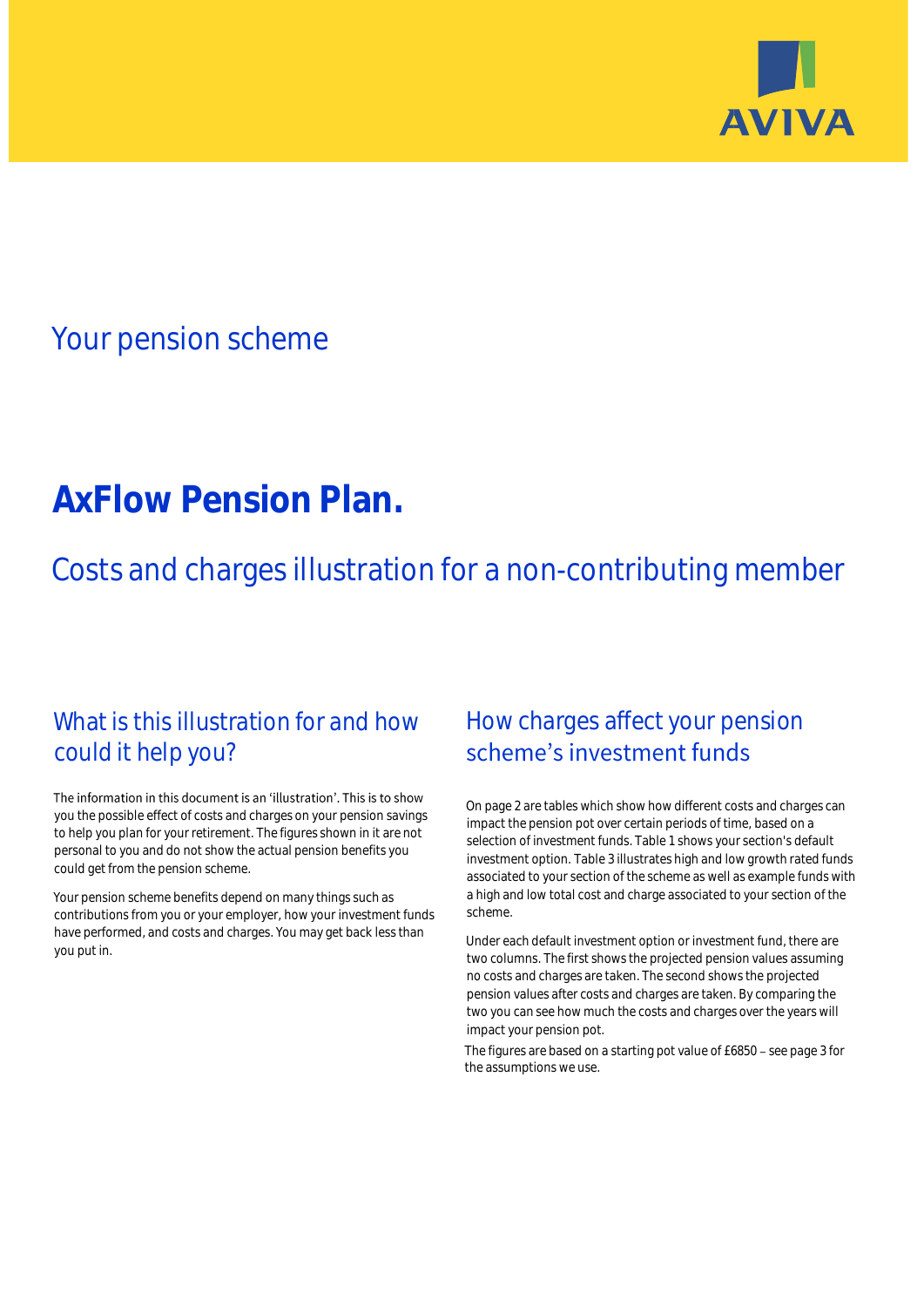| Illustration of effect of costs and charges on the Default Investment Option in<br><b>AxFlow Pension Plan.</b> |                                        |                                    |  |  |  |  |  |
|----------------------------------------------------------------------------------------------------------------|----------------------------------------|------------------------------------|--|--|--|--|--|
|                                                                                                                | <b>My Future</b>                       |                                    |  |  |  |  |  |
|                                                                                                                | Assumed growth rate 3.3% (p.a.)        |                                    |  |  |  |  |  |
|                                                                                                                | Assumed costs and charges 0.35% (p.a.) |                                    |  |  |  |  |  |
| At end of year                                                                                                 | Projected value assuming no            | <b>Projected value after costs</b> |  |  |  |  |  |
|                                                                                                                | costs and charges are taken            | and charges are taken              |  |  |  |  |  |
| $\mathbf{1}$                                                                                                   | £6,920                                 | £6,900                             |  |  |  |  |  |
| $\overline{2}$                                                                                                 | £7,000                                 | £6,950                             |  |  |  |  |  |
| 3                                                                                                              | £7,070                                 | £7,000                             |  |  |  |  |  |
| 4                                                                                                              | £7,150                                 | £7,050                             |  |  |  |  |  |
| 5                                                                                                              | £7,230                                 | £7,090                             |  |  |  |  |  |
| 10                                                                                                             | £7,620                                 | £7,350                             |  |  |  |  |  |
| 15                                                                                                             | £8,040                                 | £7,610                             |  |  |  |  |  |
| 20                                                                                                             | £8,480                                 | £7,880                             |  |  |  |  |  |
| 25                                                                                                             | £8,950                                 | £8,160                             |  |  |  |  |  |
| 30                                                                                                             | £9,440                                 | £8,460                             |  |  |  |  |  |
| 35                                                                                                             | £9,950                                 | £8,760                             |  |  |  |  |  |
| 40                                                                                                             | £10,400                                | £8,980                             |  |  |  |  |  |
| 45                                                                                                             | £10,600                                | £9,050                             |  |  |  |  |  |
| 50                                                                                                             | £10,700                                | £8,940                             |  |  |  |  |  |

### **Table 2**

| List of Funds included in the Default Investment Option |                       |                    |
|---------------------------------------------------------|-----------------------|--------------------|
| <b>Fund name</b>                                        | <b>Total Cost and</b> | <b>Growth Rate</b> |
|                                                         | Charge (p.a.)         | (p.a.)             |
| Av MyM My Future Growth                                 | 0.37%                 | 3.60%              |
| Av MyM My Future Consolidation                          | 0.32%                 | 2.40%              |
|                                                         |                       |                    |
|                                                         |                       |                    |
|                                                         |                       |                    |
|                                                         |                       |                    |
|                                                         |                       |                    |
|                                                         |                       |                    |
|                                                         |                       |                    |
|                                                         |                       |                    |

<u> 1980 - Johann Barbara, martx</u>

**Aviva Life & Pensions UK Limited.**

Registered in England No. 3253947. Registered office: Aviva, Wellington Row, York, YO90 1WR. Authorised by the Prudential Regulation Authority and regulated by the Financial Conduct Authority and the Prudential Regulation Authority. Firm Reference Number 185896. **aviva.co.uk** TEMP GFI NG071309 09/2018